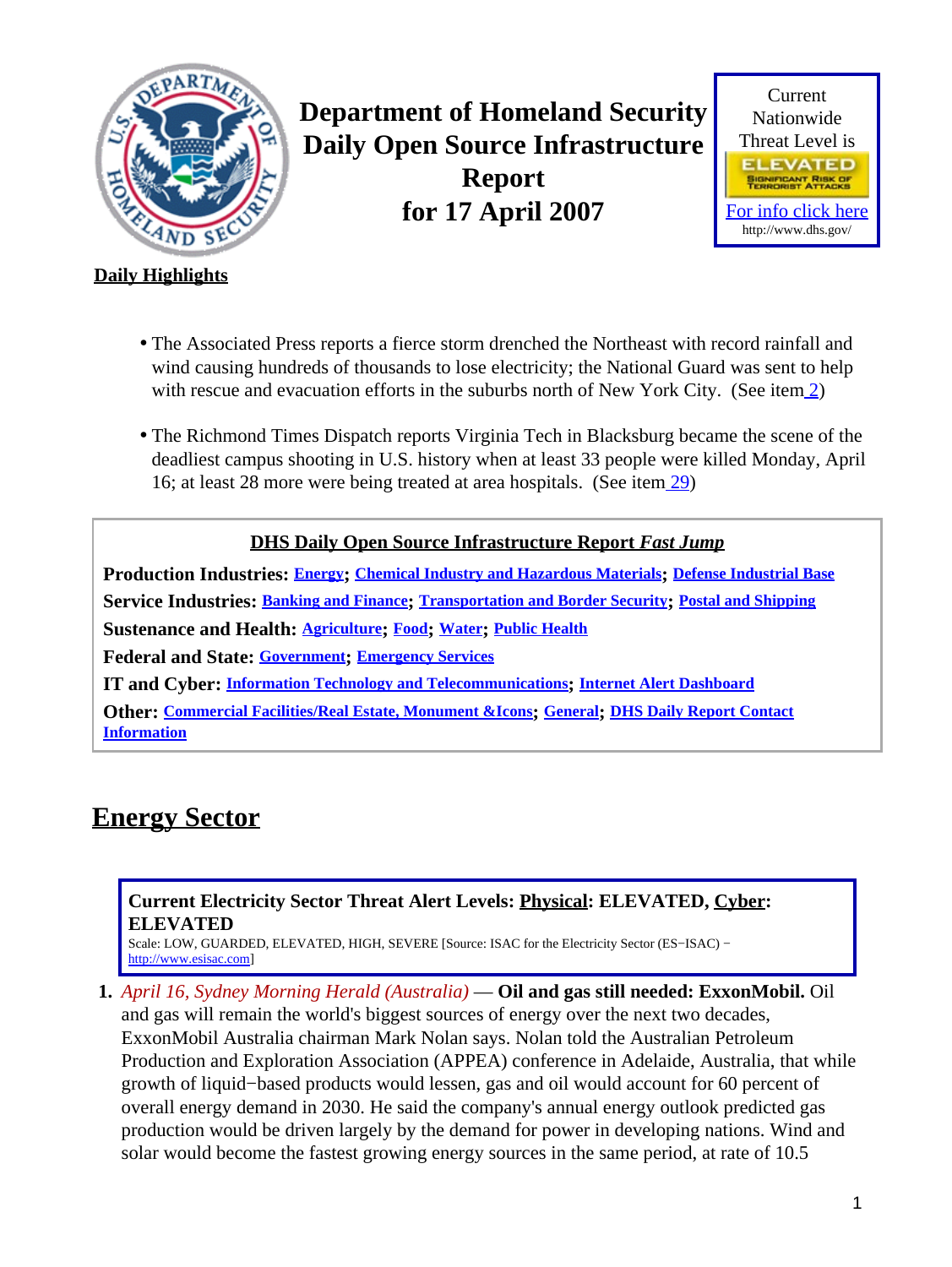percent, but renewables would only account for about one per cent of total need. Source[: http://www.smh.com.au/news/Business/Oil−and−gas−still−needed](http://www.smh.com.au/news/Business/Oil-and-gas-still-needed-ExxonMobil/2007/04/16/1176696748876.html) [−ExxonMobil/2007/04/16/1176696748876.html](http://www.smh.com.au/news/Business/Oil-and-gas-still-needed-ExxonMobil/2007/04/16/1176696748876.html)

<span id="page-1-0"></span>**2.** *April 16, Associated Press* — **Storm pummels East Coast with rain, wind.** People were evacuated from flooded homes Monday, April 16, and hundreds of thousands had no electricity as a fierce nor'easter drenched the Northeast with record rainfall. Rain was still falling Monday morning in the New York area and New England after it began early Sunday along the East Coast from Florida to New England. The National Guard was sent to help with rescue and evacuation efforts in the suburbs north of New York City. Nearly 300,000 homes and businesses had lost power from Maryland to Maine. Power outages affected more than 10,000 households and businesses in the New York area and more than 55,000 customers elsewhere in the state, more than 30,000 in Maryland, 50,000 in Pennsylvania, more than 43,000 across Connecticut, at least 46,000 in New Hampshire, 17,000 in Maine, 25,000 in Vermont and 12,000 in Massachusetts, utility officials said.

Source[: http://www.nctimes.com/articles/2007/04/16/ap/headlines/d8oh ofp01.txt](http://www.nctimes.com/articles/2007/04/16/ap/headlines/d8ohofp01.txt)

**3.** *April 15, My FOX 13 (FL)* — **Explosion rocks Florida power plant.** An explosion at a power plant in Hardee County, FL, sent debris flying and ignited a blaze that engaged fire crews in a difficult, hours−long fight. The reported explosion took place around 9 p.m. EDT Saturday night, April 14, at the Seminole Power Plant near Bowling Green. Firefighters found one of the three turbines in the power plant heavily involved in the fire. They said debris was found hundreds of feet away, some pieces weighing thousands of pounds. The blaze was under control around 2 a.m. No injuries were reported. An investigation of the incident is underway. Source[: http://www.myfoxtampabay.com/myfox/pages/News/Detail?content](http://www.myfoxtampabay.com/myfox/pages/News/Detail?contentId=2933522&version=1&locale=EN-US&layoutCode=TSTY&pageId=3.2.1) [Id=2933522&version=1&locale=EN−US&layoutCode=TSTY&pageId=3.2 .1](http://www.myfoxtampabay.com/myfox/pages/News/Detail?contentId=2933522&version=1&locale=EN-US&layoutCode=TSTY&pageId=3.2.1)

### [[Return to top](#page-0-1)]

# <span id="page-1-1"></span>**Chemical Industry and Hazardous Materials Sector**

- **4.** *April 16, Associated Press* — **North Dakota town alerted after ammonia leak.** Thieves likely trying to steal liquid fertilizer to make methamphetamine broke a storage tank valve, releasing a dangerous plume of ammonia gas in Lisbon, ND, police said. The cloud hovered for several hours Sunday, April 15, before dissipating. The leak of about 300 gallons of anhydrous ammonia was reported early Sunday by a man driving to work who saw the white plume of gas hugging the ground. An alert was broadcast on local radio telling residents of the southeastern North Dakota town to seal their doors and windows to prevent exposure to the gas. A newspaper carrier was treated at a hospital and released. No other injuries were reported. Source[: http://www.forbes.com/feeds/ap/2007/04/16/ap3616694.html](http://www.forbes.com/feeds/ap/2007/04/16/ap3616694.html)
- **5.** *April 16, KREM (WA)* — **Toxic fumes hospitalize people in Oregon.** Over a dozen people, mostly children, were hospitalized after they inhaled fumes from a dangerous combination of chemicals at a hotel swimming pool Saturday night, April 14, in Portland, OR. Hazmat crews responded to the Embassy Suites Saturday night after fumes from a mixture of chemicals made 15 people sick. Firefighters arrived to find several people complaining of nausea, vomiting and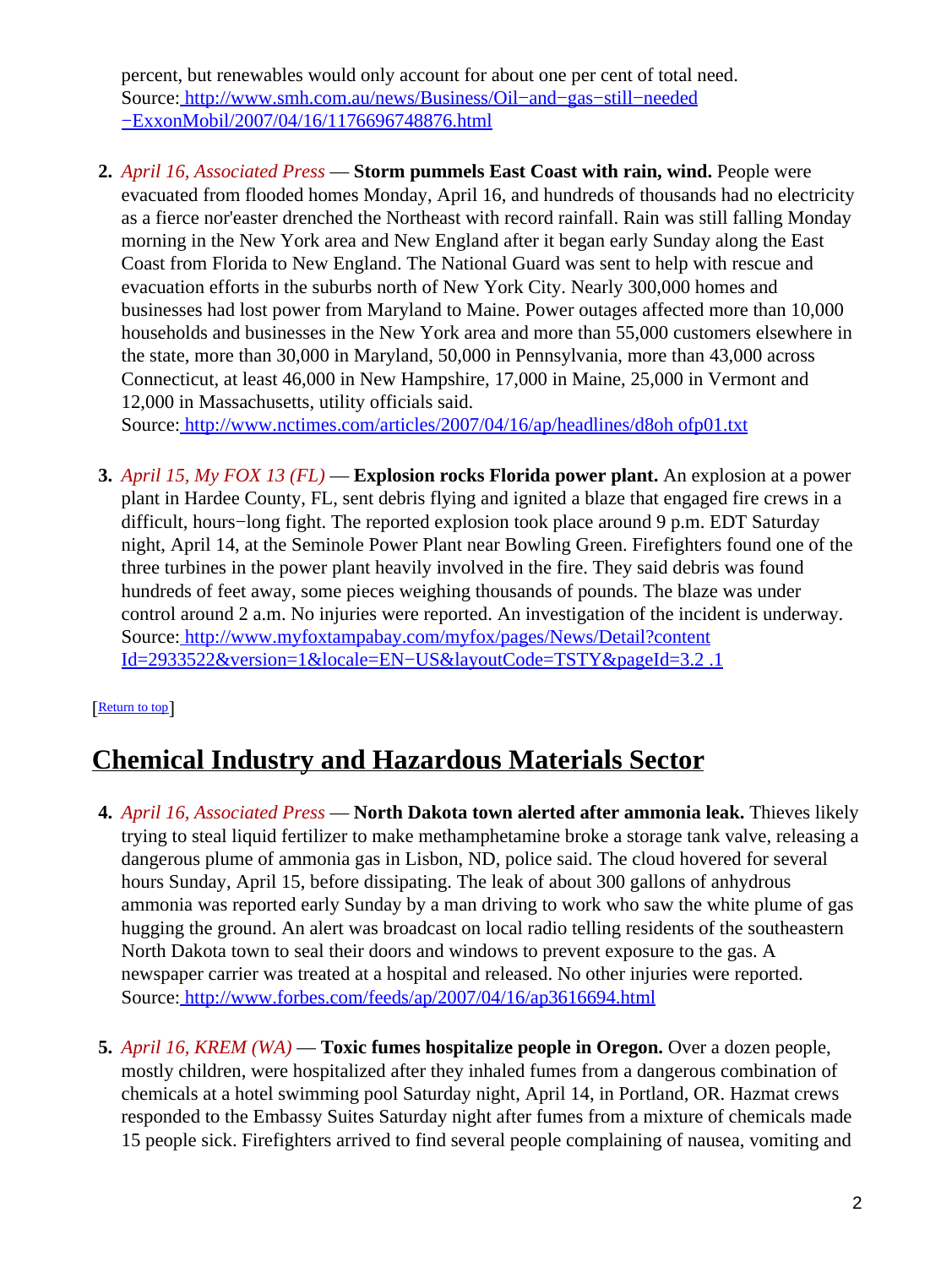breathing trouble. Centers said there were 15 people showing symptoms. They were all in the pool area of the hotel at the time. Of those people, 13 were children. All but one were taken to area hospitals. A Hazmat team investigated the pool area and took samples of chemicals monitored in the air. Tests showed a combination of muratic acid and sodium hypochlorite caused a vapor to form in the pool area. Apparently a small amount of the two chemicals mixed during some routine pool maintenance.

Source[: http://www.krem.com/news/northwest/stories/krem2\\_041607\\_pool](http://www.krem.com/news/northwest/stories/krem2_041607_poolhazmat.1525cb7c.html) [hazmat.1525cb7c.html](http://www.krem.com/news/northwest/stories/krem2_041607_poolhazmat.1525cb7c.html)

**6.** *April 15, Associated Press* — **Officials investigating mercury spill in Yakima, Washington.** A hazardous waste cleanup crew was called in Sunday, April 15, after toxic mercury was found spilled in front of a home in a residential area of Yakima, WA. The undetermined amount of mercury was discovered after a 16−year−old boy in the house was diagnosed with mercury poisoning. The source of the mercury was not immediately known. It was found on the sidewalk and in the grassy median between the sidewalk and the street. Officials cordoned off the area until a contract crew could clean up the material.

Source[: http://www.tri−cityherald.com/tch/local/state/story/8798731p −8699975c.html](http://www.tri-cityherald.com/tch/local/state/story/8798731p-8699975c.html)

[[Return to top](#page-0-1)]

## <span id="page-2-0"></span>**Defense Industrial Base Sector**

- **7.** *May 01, National Defense* — **Department of Defense 'bundles' handheld radio procurements.** The Department of Defense is expected to soon seek industry bids for as many as 89,000 handheld combat radios. To obtain lower prices, the Pentagon will consolidate multiple contracts that currently are managed individually by each military service. The Army, Marine Corps, Navy, Air Force and Special Operations Command already are buying thousands of radios, and plan to continue to acquire thousands more. But Pentagon procurement officials are moving to centralize all single−channel handheld radios under a new contracting arrangement. The San Diego−based office that currently oversees the Joint Tactical Radio System (JTRS) also will manage the so−called "consolidated, interim, single−channel handheld radio" program. The presumption is that these radios are stopgaps until the JTRS program begins delivering the next generation of handheld radios in 2012. Source[: http://www.nationaldefensemagazine.org/issues/2007/May/Defen seBundles.htm](http://www.nationaldefensemagazine.org/issues/2007/May/DefenseBundles.htm)
- **8.** *April 16, Government Accountability Office* — **GAO−07−451: Business Systems Modernization: Strategy for Evolving DoD's Business Enterprise Architecture Offers a Conceptual Approach, but Execution Details Are Needed (Report).** In 1995, the Government Accountability Office (GAO) first designated the Department of Defense's (DoD) business systems modernization program as "high risk," and GAO continues to designate it as such today. To assist in addressing this high−risk area, Congress passed legislation consistent with prior GAO recommendations for Defense to develop a business enterprise architecture (BEA). In September 2006, DoD released version 4.0 of its BEA, which despite improvements over prior versions, was not aligned with component architectures. Subsequently, Defense issued a strategy for extending its BEA to the component military services and defense agencies. To support GAO's legislative mandate to review DoD's BEA, GAO assessed DoD's progress in defining this strategy by comparing it with prior findings and recommendations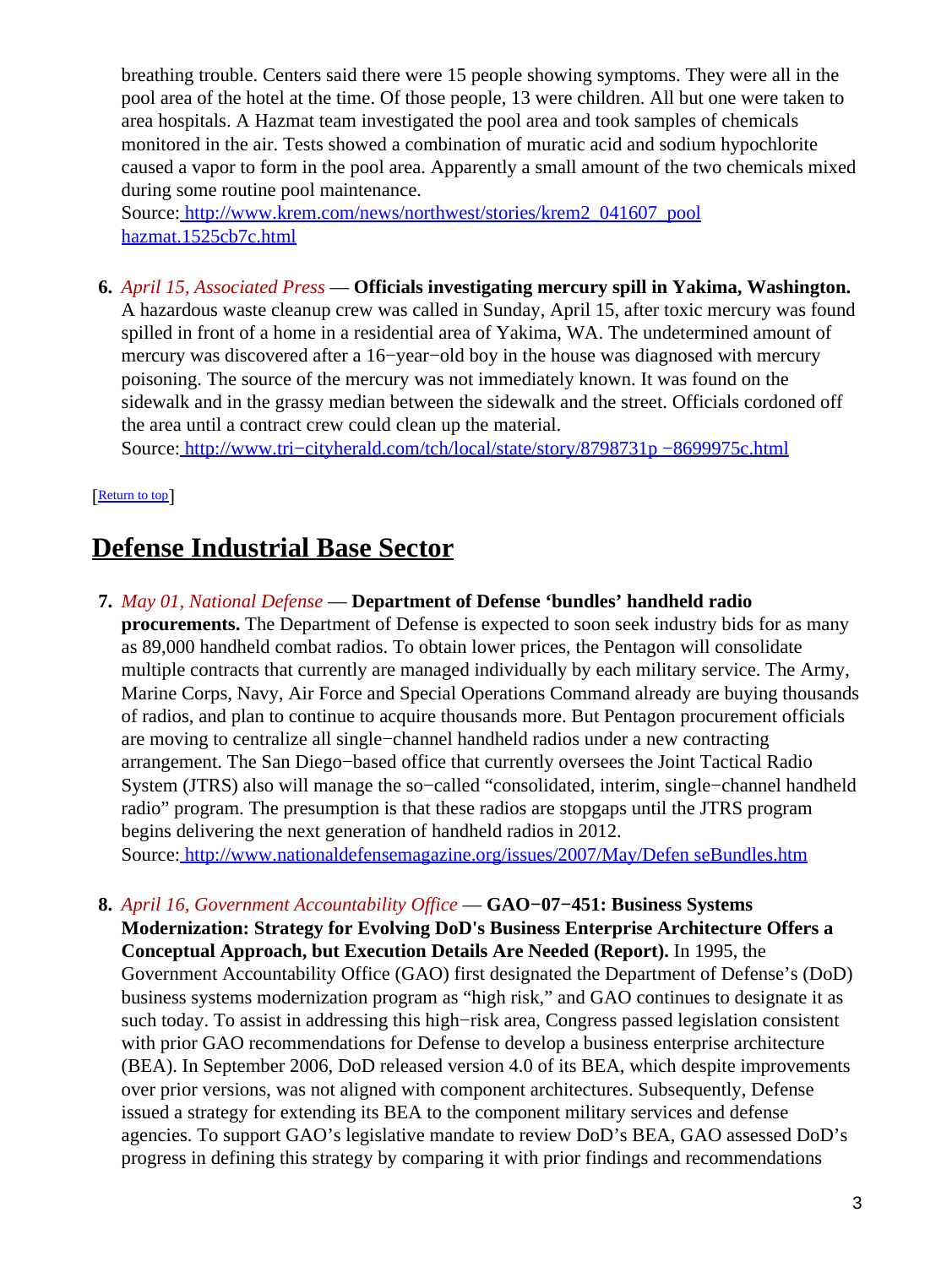relevant to the strategy's content. To assist DoD in its efforts to evolve and extend its BEA, GAO is augmenting a prior recommendation to the Secretary of Defense for developing an architecture development management plan by recommending that this plan incorporate details needed to execute DoD's Business Mission Area federation strategy. In comments, DoD largely disagreed with GAO's recommendation, noting that elements of it were either unnecessary or not appropriately focused.

Highlights:<http://www.gao.gov/highlights/d07451high.pdf> Source[: http://www.gao.gov/cgi−bin/getrpt?GAO−07−451](http://www.gao.gov/cgi-bin/getrpt?GAO-07-451)

**9.** *April 14, U.S. Air Force* — **Officials discuss executive agency for UAVs.** Air Force officials invited Defense representatives to the Pentagon Friday, April 13, to discuss the Air Force's proposal to assume executive agent responsibilities for medium− and high−altitude unmanned aerial vehicles (UAVs). The proposal was put forward March 5 in a memorandum to senior Defense officials from Air Force Chief of Staff Gen. T. Michael Moseley. The memorandum stated the Air Force's desire for executive agency of the UAVs, and also indicated its desire to discuss the proposal with other service and combatant command representatives, said Col. Charlie Bartlett, the Air Force deputy director for intelligence, surveillance and reconnaissance, (ISR) capabilities. As the executive agency for medium− and high−altitude UAVs, the Air Force would oversee the development, acquisition and procurement of UAVs designed to meet joint requirements as well as their associated equipment and ground control stations, said Lt. Gen. David Deptula, deputy chief of staff for ISR. The Department of Defense has reached the point in the proliferation of UAVs where it is necessary to achieve acquisition efficiencies and eliminate duplication of effort. The Air Force proposal fosters standardization of systems to enhance interoperability. With a single lead agency, costly redundant UAV acquisitions would be reduced.

Source[: http://www.af.mil/news/story.asp?id=123048908](http://www.af.mil/news/story.asp?id=123048908)

### [[Return to top](#page-0-1)]

## <span id="page-3-0"></span>**Banking and Finance Sector**

- **10.** *April 16, Associated Press* — **Sallie Mae agrees to \$25 billion takeover.** SLM Corp., the nation's largest student−loan provider also known as Sallie Mae, Monday, April 17, confirmed it agreed to sell the company to a group of investors for about \$25 billion. The buyer is an investor group led by private−equity firm J.C. Flowers & Co, who will pay \$60 per share for the company. Sallie Mae will continue to originate student loans under its internal brands and will remain headquartered in Reston, VA. Last year, the company originated \$23.4 billion of student loans. The transaction requires the approval of Sallie Mae's stockholders, is subject to required regulatory approvals, and is expected to close in late 2007. Source[: http://www.forbes.com/feeds/ap/2007/04/16/ap3615349.html](http://www.forbes.com/feeds/ap/2007/04/16/ap3615349.html)
- **11.** *April 13, CTV Toronto (Canada)* — **York Region police breakup counterfeit document ring.** Five Chinese nationals in Canada on student visas have been charged in a massive counterfeit ring that was producing fake passports, college and university diplomas and a number of government documents. York region police say the sophisticated operation is one of the largest of its kind in Ontario history. The group running the scheme also had a Website that listed prices for the documents. The most expensive, an immigration−by−marriage application, was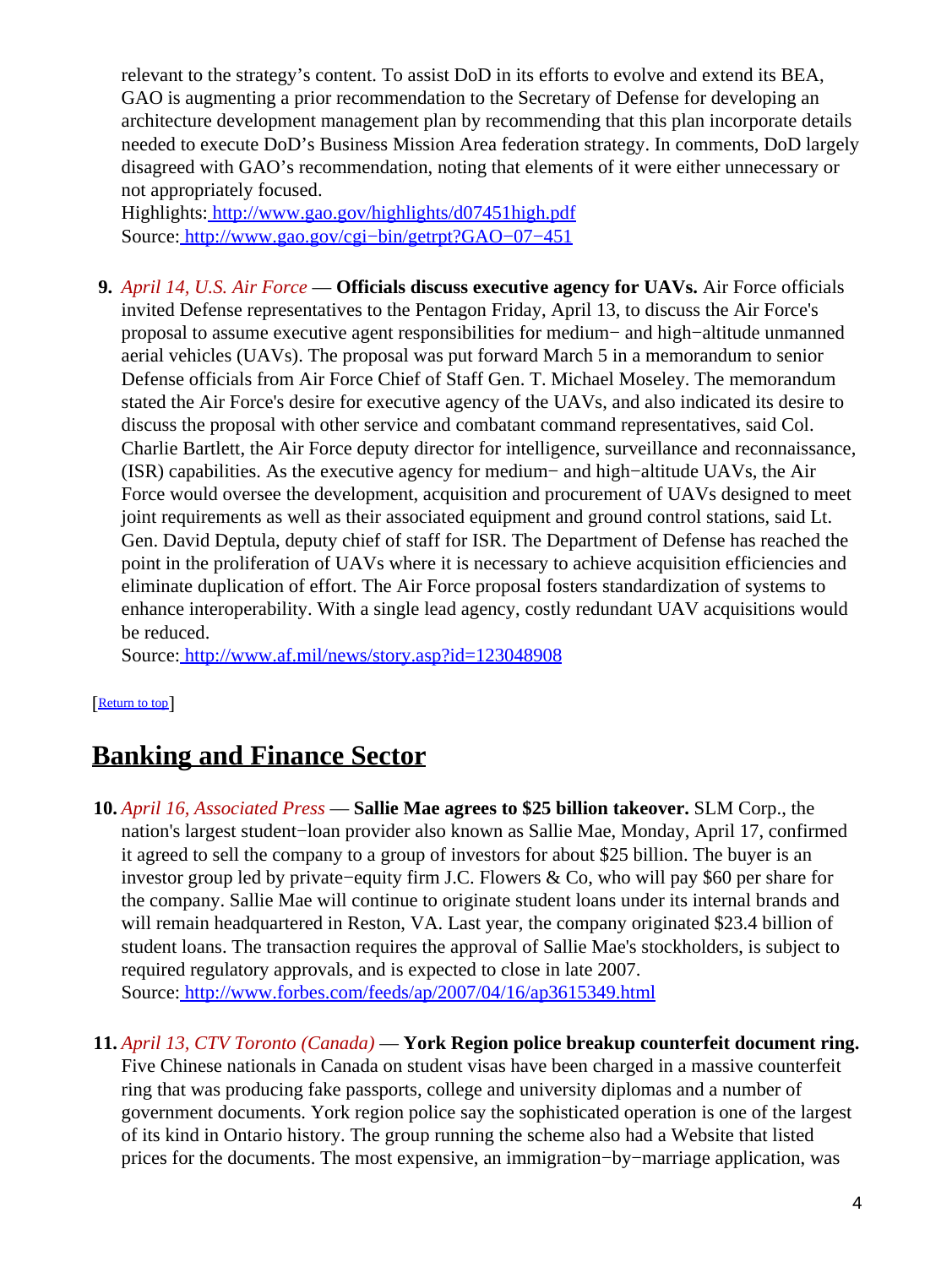selling for \$18,000. Investigators said some of the "hundreds, if not thousands" of fraudulent documents are near flawless. Police said the group catered mainly to Chinese clientele who wanted to come to Canada or stay in the country.

Source[: http://toronto.ctv.ca/servlet/an/local/CTVNews/20070413/coun](http://toronto.ctv.ca/servlet/an/local/CTVNews/20070413/counterfeit_documents_070413/20070413?hub=TorontoHome) [terfeit\\_documents\\_070413/20070413?hub=TorontoHome](http://toronto.ctv.ca/servlet/an/local/CTVNews/20070413/counterfeit_documents_070413/20070413?hub=TorontoHome)

#### [[Return to top](#page-0-1)]

## <span id="page-4-0"></span>**Transportation and Border Security Sector**

- **12.** *April 16, KCRG (IA)* — **Iowa to add more cable barriers on highways as safety measure.** Iowa Department of Transportation officials say an experiment with metal cable barriers on Interstate 35 was so successful during winter storms that they plan to use them elsewhere. The cables were on a three−mile stretch of I−35 near Ankeny. They kept cars and trucks that went out of control from crossing the median and colliding with oncoming traffic. Traffic safety engineer Tom Welch says the posts were all knocked down, but the cable was still effective in stopping the vehicles. The DOT plans to install at least another 61 miles of barriers, mostly on Interstate 80 in eastern Iowa, over the next five to ten years. The cost of installing metal cable median barriers in Iowa is about \$170,000 a mile. An analysis by the Federal Highway Administration estimates the overall benefits of the barriers are \$420,000 a mile −− based on reductions in crashes causing deaths or serious injuries. Source[: http://www.kcrg.com/news/local/7046677.html](http://www.kcrg.com/news/local/7046677.html)
- **13.** *April 16, USA TODAY* — **FAA bans disputed landing procedure.** The Federal Aviation Administration (FAA) has ordered a halt to a controversial practice in Memphis that allowed arriving aircraft to fly directly over planes on another runway. The procedure had nearly led to midair collisions. Starting Monday, April 16, the agency will direct controllers to space out arriving flights at Memphis International Airport so that planes about to land no longer pass directly over flights that have just touched down on a nearby runway, FAA spokesperson Laura Brown said. Pilots and controllers, who had sought for months to end the practice in Memphis, applauded the decision. "It certainly would be an improvement over what we're doing now," said Pete Sufka, president of the Memphis chapter of the National Air Traffic Controllers Association. Brown said safety investigators have visited several airports around the country to assess safety risks and will continue to do so. In Minneapolis, for example, the FAA altered procedures to improve safety, Brown said. The agency has not found another case like Memphis that required an outright end to procedures, she said.

Source[: http://www.usatoday.com/news/nation/2007−04−15−faa\\_N.htm](http://www.usatoday.com/news/nation/2007-04-15-faa_N.htm)

**14.** *April 16, Associated Press* — **Travelers taxed by airline ticket sales.** Besides the long security lines, overbooked flights and lost baggage, passengers are paying a laundry list of taxes and charges often invisible even to the most seasoned traveler. The nation's air transit system is financed primarily through federal excise taxes and other special charges that have collectively generated \$117 billion since 1997 — mostly from the pockets of airline passengers. A smaller portion comes from airlines and freight carriers in the form of fuel and cargo taxes, and these costs also are frequently passed along to customers. The taxes and fees currently attached to each ticket purchase include: federal levy tax; a Passenger Flight Segment Tax; an International arrival and departure tax; security fees; and a passenger facility charge.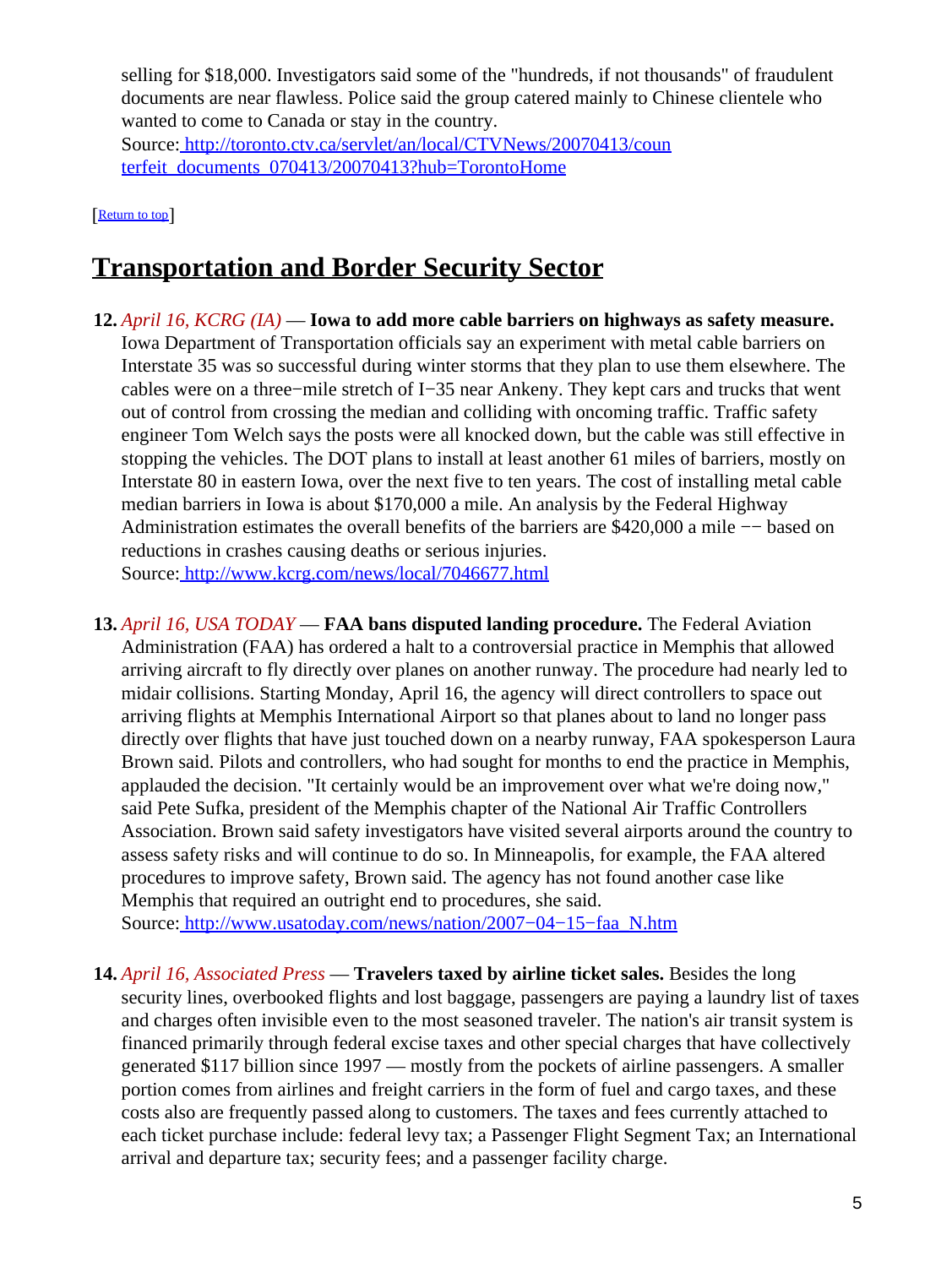Source[: http://www.usatoday.com/travel/flights/2007−04−16−air−travel −taxes\\_N.htm](http://www.usatoday.com/travel/flights/2007-04-16-air-travel-taxes_N.htm)

**15.** *April 15, Associated Press* — **Unknown substance found at BWI.** A baggage claim area at Baltimore−Washington International Thurgood Marshall Airport (BWI) was evacuated Sunday, April 15, after a milk jug filled with an unknown reddish liquid was found along the curb outside. The jug was found just before noon outside the Pier D baggage claim area at BWI. Maryland Transportation Authority Police spokesperson Corporal Jonathan Green says authorities cleared the area and brought the fire department in to run some tests. The Maryland Department of the Environment also ran tests and then took possession of the jug. Green says it was not a hazardous substance.

Source[: http://www.wusa9.com/news/news\\_article.aspx?storyid=57568](http://www.wusa9.com/news/news_article.aspx?storyid=57568)

[[Return to top](#page-0-1)]

## <span id="page-5-0"></span>**Postal and Shipping Sector**

**16.** *April 13, USPS News Release* — **Postal Service to protect employee personnel records.** The U.S. Postal Service (USPS) is implementing a program to convert all paper personnel folders to electronic folders, which will transform the way employee information is stored, retained and retrieved, ultimately enabling postal employees to have 24−hour access to the content of their personnel folder. The Postal Service has awarded a contract to convert the files from paper to electronic as part of the Electronic Official Personnel Folder (eOPF) program. Paper employee records are currently maintained in many postal facilities throughout the country. Once these records are scanned, employee records will be maintained in a secure central database. The eOPF program supports employee self−service, the Human Resources Shared Service Center and disaster recovery. The migration from paper to electronic media is one more successful phase of the PostalPEOPLE project. PostalPEOPLE, the largest project of its kind anywhere, involves the replacement of existing outdated Postal Service human resources technology with a fully−integrated system to streamline, standardize and automate HR processes. The project enables the Postal Service to increase efficiency, reduce costs and provide employees with 24/7 access to their personnel files and other HR−related information.

Source[: http://www.usps.com/communications/newsroom/2007/pr07\\_028.ht m](http://www.usps.com/communications/newsroom/2007/pr07_028.htm)

[[Return to top](#page-0-1)]

## <span id="page-5-1"></span>**Agriculture Sector**

**17.** *April 15, Fayetteville Observer (NC)* — **Respiratory disease found in chickens.** A respiratory disease in chickens has been found on several poultry farms in southeastern North Carolina. As of April 11, at least 57 suspected cases of infectious laryngotracheitis (ILT) have been found on farms in Union, Anson, Montgomery, Randolph, Richmond, Moore, Scotland, Robeson and Bladen counties. So far, 45 cases have been confirmed. The disease is extremely contagious and can spread by contaminated equipment, boots, clothing and litter. Chickens can be infected through the respiratory tract and eyes.

Infectious laryngotracheitis information[: http://www.canadianpoultry.ca/ilt.htm](http://www.canadianpoultry.ca/ilt.htm) Source[: http://www.fayobserver.com/article?id=259593](http://www.fayobserver.com/article?id=259593)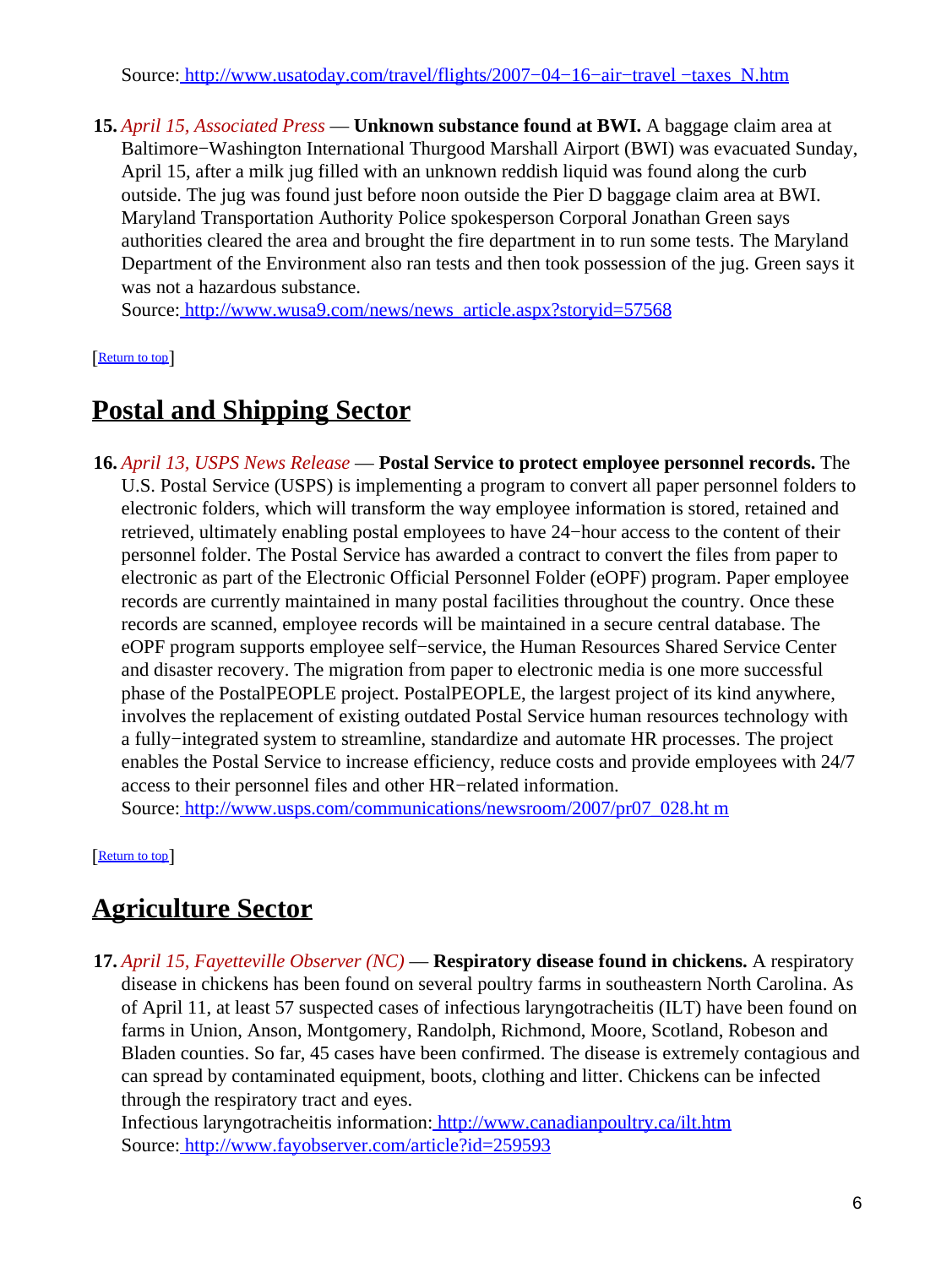**18.** *April 14, Capital Times (WI)* — **Disease found in Wisconsin pigs.** Pigs from a farm in north central Wisconsin have tested positive for a herpes virus known as pseudorabies, confirmed Jane Larson, spokesperson for the Wisconsin Department of Agriculture, Trade and Consumer Protection. The blood samples, which were first screened at the Wisconsin Veterinary Diagnostic Laboratory, have been sent to the National Veterinary Services Laboratories in Ames, IA, for further testing. The disease most often strikes pigs, but can also affect cattle, horses and other animals. The affected farm has been quarantined so animals can't leave or enter the property. Wisconsin was declared free of pseudorabies by the U.S. Department of Agriculture in 2000, Larson said. She did not know whether there have since been any reported cases of pseudorabies among the state's commercial herds or feral pigs. Pseudorabies information[: http://www.aphis.usda.gov/vs/nahps/pseudorabies/](http://www.aphis.usda.gov/vs/nahps/pseudorabies/) Source[: http://www.madison.com/tct/mad/topstories/index.php?ntid=129 378&ntpid=1](http://www.madison.com/tct/mad/topstories/index.php?ntid=129378&ntpid=1)

### **19.** *April 14, Baltimore Sun* — **Officials to trap wild animals near quarantined Maryland farm.**

At the request of the U.S. Department of Agriculture, the Carroll County, MD, Humane Society will trap wild animals living in the vicinity of a quarantined Marston farm beginning Monday, April 16, in order to test them for a potentially deadly parasite, officials said. Raccoons, possums, foxes and skunks, all of which may feed on carcasses, will be captured in box traps, euthanized and tested for "trichinella spiralis" to determine if pigs escaping from the farm infected surrounding wildlife. The 112−acre farm has been quarantined for the past year, after a pig tested positive for trichinosis and died. Feral pigs, which are more susceptible to the infection, moved freely on and off the farm. Those that were trapped in surrounding areas after the quarantine was imposed all tested positive for the parasitic disease, officials said. Trichinosis, caused by eating raw or undercooked pork and wild game products infected with the larvae of the roundworm trichinella spiralis, has all but disappeared from the nation's pig farms in the past 30 to 40 years, officials said.

Source[: http://www.baltimoresun.com/news/local/carroll/bal−md.ca.wil](http://www.baltimoresun.com/news/local/carroll/bal-md.ca.wildlife14apr14,0,7219558.story?coll=bal-local-carroll) [dlife14apr14,0,7219558.story?coll=bal−local−carroll](http://www.baltimoresun.com/news/local/carroll/bal-md.ca.wildlife14apr14,0,7219558.story?coll=bal-local-carroll)

**20.** *April 13, USAgNet* — **U.S. suspends some Mexican cattle imports.** The U.S. Animal Plant Health Inspection Service (APHIS) is to suspend all imports of cattle from the state of Coahuila, Mexico. The move follows problems over non−compliance of cattle movements in the state of Coahuila and a failure in reaching a resolution to the deficiencies. Source[: http://www.usagnet.com/story−national.php?Id=828&yr=2007](http://www.usagnet.com/story-national.php?Id=828&yr=2007)

[[Return to top](#page-0-1)]

### <span id="page-6-0"></span>**Food Sector**

**21.** *April 13, Food Safety and Inspection Service* — **Sausage products recalled.** Earle of Sausage, a Willernie, MN, establishment, is voluntarily recalling approximately 330 pounds of ready−to−eat sausage products that may contain Staphylococcus aureus enterotoxin, the U.S. Department of Agriculture's Food Safety and Inspection Service (FSIS) announced Friday, April 13. The sausages were produced between Jan. 12 and March 29, 2007 and were distributed through gas stations primarily in the Minneapolis−St. Paul metropolitan area. FSIS has received no reports of illness from consumption of these products. The problem was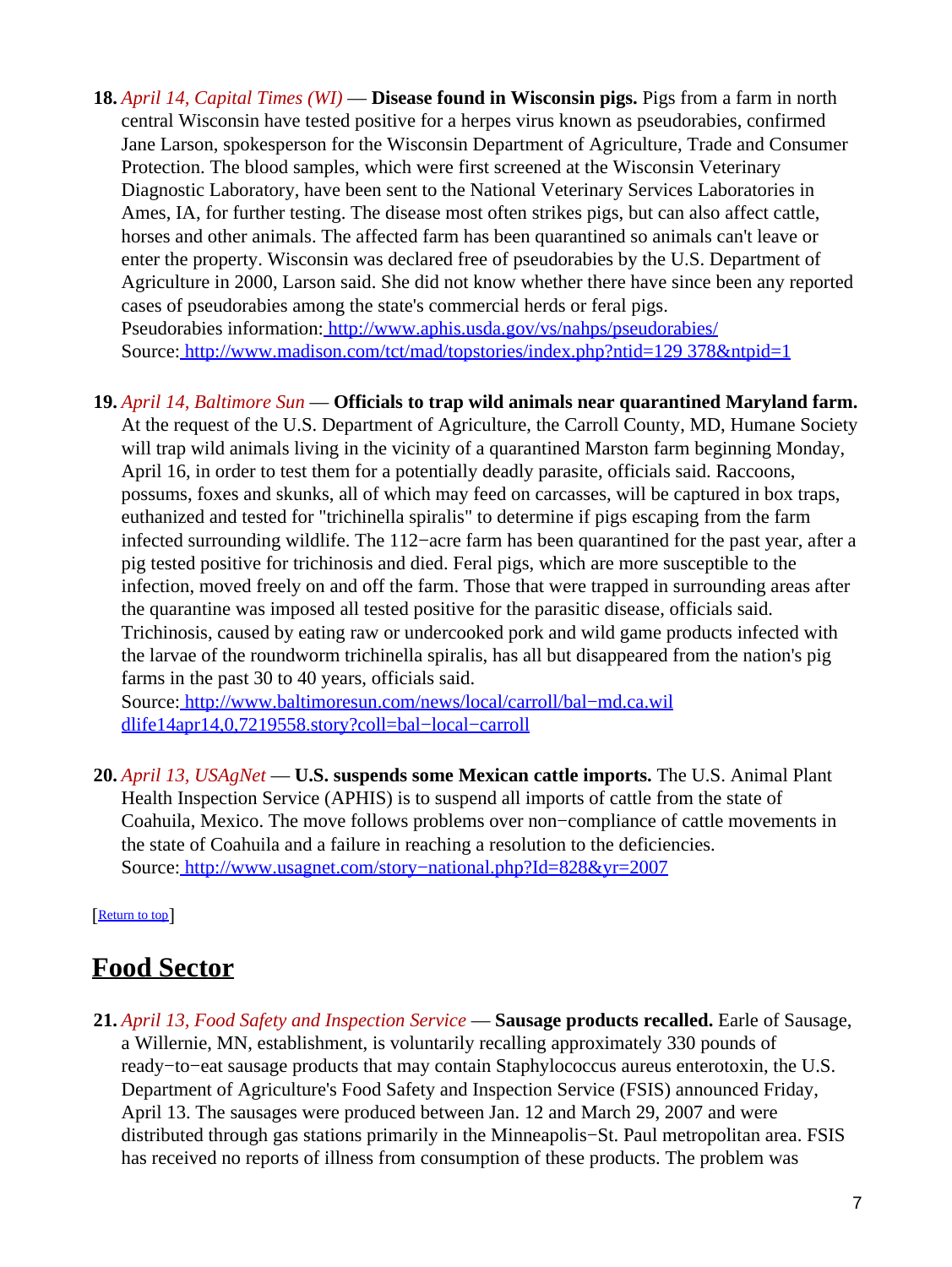discovered by FSIS. Common symptoms of ingesting products with Staphylococcus aureus enterotoxin include nausea, vomiting, diarrhea and abdominal cramping. Source: http://www.fsis.usda.gov/News & Events/Recall 017 2007 Relea se/index.asp

- **22.** *April 13, Animal and Plant Health Inspection Service* — **Mexico reopens its market to Idaho potatoes.** The U.S. Department of Agriculture's Animal and Plant Health Inspection Service Friday, April 13, announced that Mexico has reopened its market to Idaho potatoes following the completion of a scientific evaluation. Mexico temporarily suspended imports of Idaho potatoes in April 2006 following the first−time U.S. detection of potato cyst nematode (PCN), Globodera pallida, in Idaho. After conducting a detailed scientific evaluation, Mexican officials concluded that the isolated detection presents no risk of introducing PCN in Mexico if the U.S. takes the following actions: The potatoes must be shipped from production fields outside the PCN−regulated area; All Idaho potatoes produced in 2006 must be certified free of PCN based on soil samples taken during the growing season or post−harvest prior to export; Beginning with the 2007 growing season, all Idaho potato fields must be tested before planting and certified free of PCN; and Post−harvest soil samples from Idaho packing sheds must periodically be tested to ensure they are free of PCN. PCN is a major pest of potato crops. It primarily affects plants within the potato family including tomatoes, eggplants and some weeds. If left uncontrolled, nematodes can cause up to 80 percent yield loss. Source[: http://www.aphis.usda.gov/newsroom/content/2007/04/mxpotato. shtml](http://www.aphis.usda.gov/newsroom/content/2007/04/mxpotato.shtml)
- **23.** *April 01, U.S. Food and Drug Administration* — **FDA urgently warns consumers about health risks of potentially contaminated olives.** The U.S. Food and Drug Administration (FDA) is alerting consumers to possible serious health risks from eating olives that may be contaminated with a deadly bacterium, Clostridium botulinum. C. botulinum can cause botulism, a potentially fatal illness. The olives are made by Charlie Brown di Rutigliano & Figli S.r.l, of Bari, Italy and are being recalled by the manufacturer. No illnesses have been reported to date in connection with this recall. The olives are sold under the following brands: Borrelli, Bonta di Puglia, Cento, Corrado's, Dal Raccolto, Flora, Roland and Vantia. Symptoms of botulism include general weakness, dizziness, double vision, trouble with speaking or swallowing, difficulty in breathing, weakness of other muscles, abdominal distension and constipation. People experiencing these symptoms should seek immediate medical attention. Charlie Brown di Rutigliano & Figli S.r.l, initiated a recall of these olives on March 27, 2007. The recalled olives had been distributed to wholesalers, who have marketed them nationally to restaurants and retail stores. FDA concluded that additional warnings are needed because, to date, the company has not contacted importers with specific instructions on the recall. Source[: http://www.fda.gov/bbs/topics/NEWS/2007/NEW01608.html](http://www.fda.gov/bbs/topics/NEWS/2007/NEW01608.html)

[[Return to top](#page-0-1)]

### <span id="page-7-0"></span>**Water Sector**

**24.** *April 16, China Daily* — **Pollution takes heavy toll on Yangtze.** Billions of tons of waste dumped into China's longest waterway are taking a massive toll on its aquatic life, according to the first annual health report on the Yangtze River. The river, the world's third longest, is hit by natural disasters, deterioration of water quality and loss of biodiversity, said the Yangtze River Conservation and Development Report 2007. The nation's first comprehensive study of the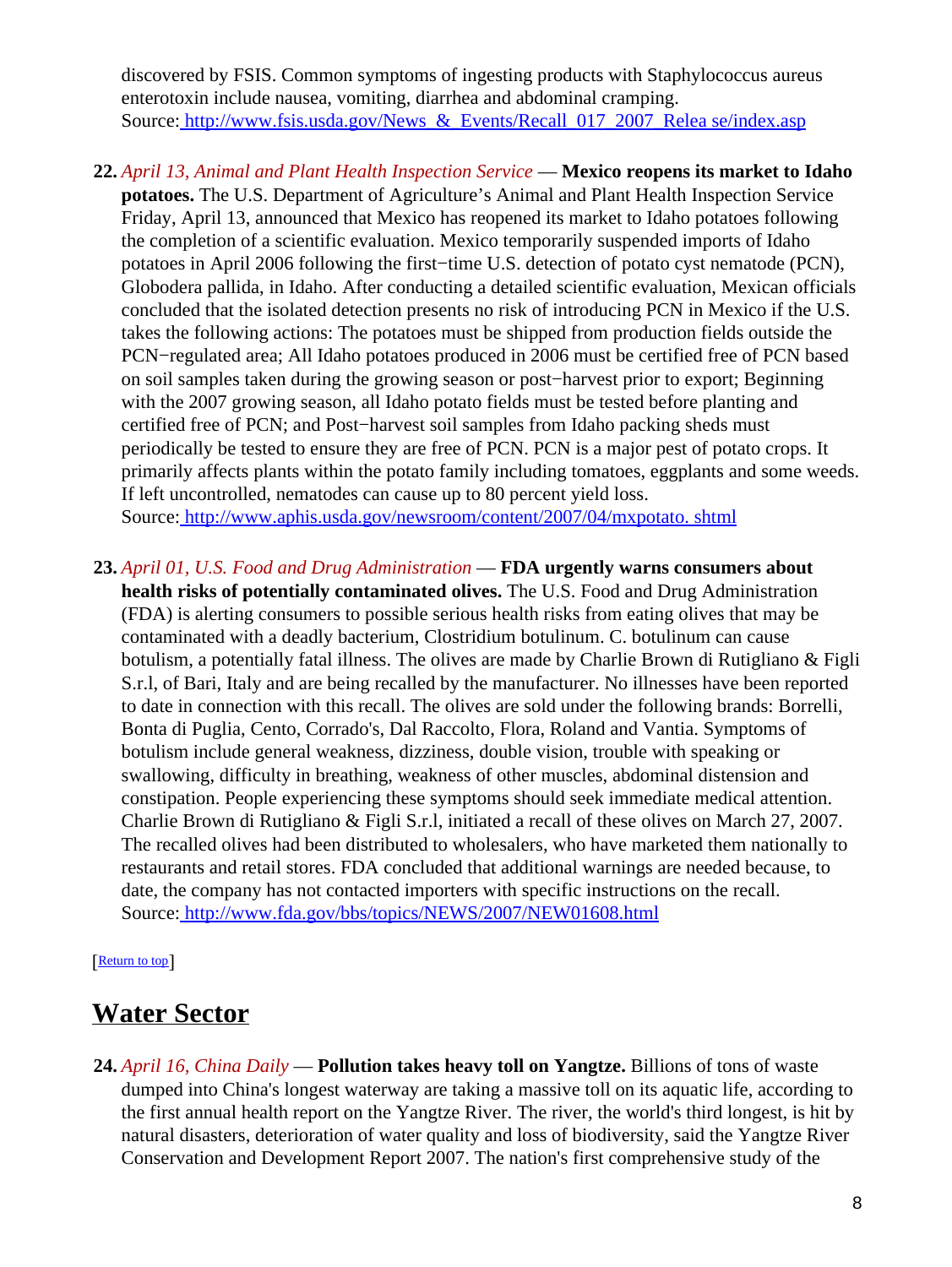river said that about one tenth of the main stream is in critical condition. Almost 30 percent of its major tributaries, including the Minjiang, Tuojiang, Xiangjiang and Huangpu rivers, are heavily polluted by excessive ammonia, nitrogen, phosphorous and other pollutants, according to the report released at a forum. The river's annual harvest of aquatic products dropped from 500,000 tons in the 1950s to about 100,000 tons in the 1990s. Last year, more than 26 billion tons of wastewater was pumped into the river, which runs through 11 provinces and municipalities.

Source[: http://english.people.com.cn/200704/16/eng20070416\\_366795.ht ml](http://english.people.com.cn/200704/16/eng20070416_366795.html)

**25.** *April 16, Associated Press* — **Drug traces found in Grand Rapids drinking water.** Trace amounts of pharmaceutical drugs, including Prozac and birth−control hormones, are leaving the Grand Rapids, MI's wastewater treatment plant for the Grand River. Some of the drugs, which also include codeine, anti−seizure medications and caffeine, are also turning up in Lake Michigan and in Grand Rapids' drinking water. The city in 2005 collected samples of untreated waste going into the wastewater treatment plant, treated waste leaving the plant, "raw" water from Lake Michigan and treated water at the Lake Michigan water filtration plant. Scientists believe the drugs are too diluted to pose an immediate threat to humans. Source[: http://www.mlive.com/newsflash/michigan/index.ssf?/base/news](http://www.mlive.com/newsflash/michigan/index.ssf?/base/news-43/1176723886146900.xml&storylist=newsmichigan) [−43/1176723886146900.xml&storylist=newsmichigan](http://www.mlive.com/newsflash/michigan/index.ssf?/base/news-43/1176723886146900.xml&storylist=newsmichigan)

[[Return to top](#page-0-1)]

## <span id="page-8-0"></span>**Public Health Sector**

**26.** *April 16, Agence France−Presse* — **Anthrax fears for Indonesia families.** Health officials are monitoring around 90 families in two Indonesian villages for signs of anthrax, which has already killed five people, an official said Monday, April 16. The deaths forced authorities to seal off the villages on Sumba Island on Saturday, April 14, and begin mass vaccination of livestock in the area, veterinary official Maria Geong said. All members of the families had eaten parts of cows and water buffalo believed to have been infected, she said. Geong did not say how many family members in total the emergency action affected. About 2,000 people live in the two villages, which will be sealed off for a month to stop more people from being infected. Apart from killing five residents, the disease has forced 12 others to undergo intensive treatment after showing symptoms, Geong said.

Source[: http://news.yahoo.com/s/afp/20070416/hl\\_afp/healthindonesiaa nthrax\\_070416060033](http://news.yahoo.com/s/afp/20070416/hl_afp/healthindonesiaanthrax_070416060033)

**27.** *April 13, Canadian Press* — **Some students in isolation as Canadian university deals with mumps outbreak.** A number of university students in Nova Scotia, Canada, have come down with the mumps. About 10 students were in voluntary isolation Friday, April 13, in residence rooms at Dalhousie University in Halifax as officials try to contain the spread of the disease. There have been 24 cases of mumps at Dalhousie so far this year, the second year the institution has had to deal with an outbreak. The Dalhousie students are among the 75 total cases reported in Nova Scotia in recent months. The once rare illness has been occurring more often, particularly among Nova Scotia university students since a case was reported in March at a campus residence. The outbreak seemed to start after St. Patrick's Day celebrations at a time when downtown bars and clubs were crowded with revelers. Two downtown Halifax bars have been alerted by health authorities that some of their staff and patrons may also be at risk.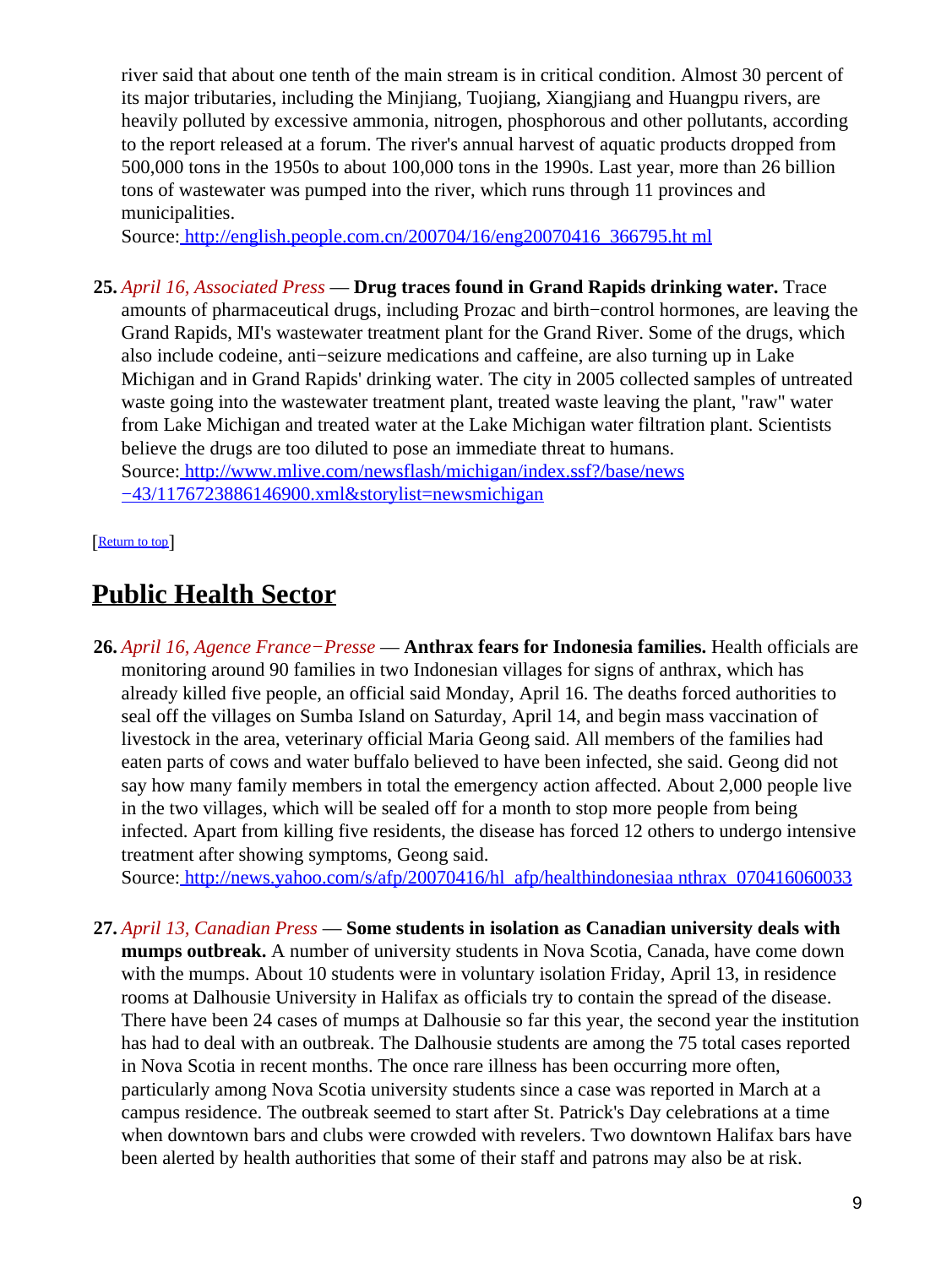Source[: http://www.canada.com/topics/news/national/story.html?id=2b9](http://www.canada.com/topics/news/national/story.html?id=2b9fdb84-aea0-46f1-9dd4-69084f6d7b40&k=72883) [fdb84−aea0−46f1−9dd4−69084f6d7b40&k=72883](http://www.canada.com/topics/news/national/story.html?id=2b9fdb84-aea0-46f1-9dd4-69084f6d7b40&k=72883)

**28.** *April 13, Princeton University* — **New laser technique for the detection of bioterrorism**

**agents.** A new laser technique allows for instant detection of bioterrorism agents, permitting tests that previously were cumbersome or impossible. "We do our experiments 'on the fly,' so we can get a [reading] within a tiny fraction of a second," said Marlan Scully, the lead author of the paper. Texas A&M and Princeton University researchers report on using lasers to detect anthrax in less than a tenth of a second. "Our procedure can work for monitoring anthrax in the mail, but it can also scan the whole atmosphere," said Scully. Currently, anthrax tests require that suspicious substances be cultured in a lab, a time−consuming process. Scully said the same laser technique could be deployed in a wide range of applications, from national security to health. The new technique is based on coherent anti−Stokes Raman scattering (CARS), a phenomenon that measures the scattering of light that occurs when a molecule is bombarded by light energy (photons). Molecules are composed of two or more atoms, and the subatomic particles that make up these atoms are in constant motion, producing vibration patterns unique to each substance. When a molecule is hit by an appropriate sequence of three laser pulses, it gives off light in a specific "fingerprint" pattern.

Source[: http://www.princeton.edu/main/news/archive/S17/64/98E61/inde](http://www.princeton.edu/main/news/archive/S17/64/98E61/index.xml?section=topstories) [x.xml?section=topstories](http://www.princeton.edu/main/news/archive/S17/64/98E61/index.xml?section=topstories)

[[Return to top](#page-0-1)]

### <span id="page-9-1"></span>**Government Sector**

<span id="page-9-0"></span>**29.** *April 16, Richmond Times Dispatch (VA)* — **Thirty−three dead at Virginia Tech.** Virginia Tech became the scene of the deadliest campus shooting in U.S. history when at least 33 people were killed Monday, April 16. At least 28 more were being treated at area hospitals. The 26,000−student campus was closed shortly before noon. One of the camera−phone videos captured what sounded like more than 30 gunshots. Authorities said they had confirmed that the shooter, an unidentified male, was among the dead, and university officials turned their attention to notifying the families of the victims. Authorities said those who lost their lives were victims of planned attacks in two locations. The reasons for the attacks were not immediately clear. Virginia Tech President Charles W. Steger defended the decision against sending out a campuswide alert until more than two hours after the first reported shooting. He said the best information police had was that the shooter had left campus. He added that authorities felt the students would be safest by remaining in their classrooms. The Roanoke Times provides a timeline of the day:

<http://www.roanoke.com/news/nrv/breaking/wb/113294> Source[: http://www.timesdispatch.com/servlet/Satellite?pagename=RTD/](http://www.timesdispatch.com/servlet/Satellite?pagename=RTD/MGArticle/RTD_BasicArticle&c=MGArticle&cid=1173350761552) [MGArticle/RTD\\_BasicArticle&c=MGArticle&cid=1173350761552](http://www.timesdispatch.com/servlet/Satellite?pagename=RTD/MGArticle/RTD_BasicArticle&c=MGArticle&cid=1173350761552)

[[Return to top](#page-0-1)]

## <span id="page-9-2"></span>**Emergency Services Sector**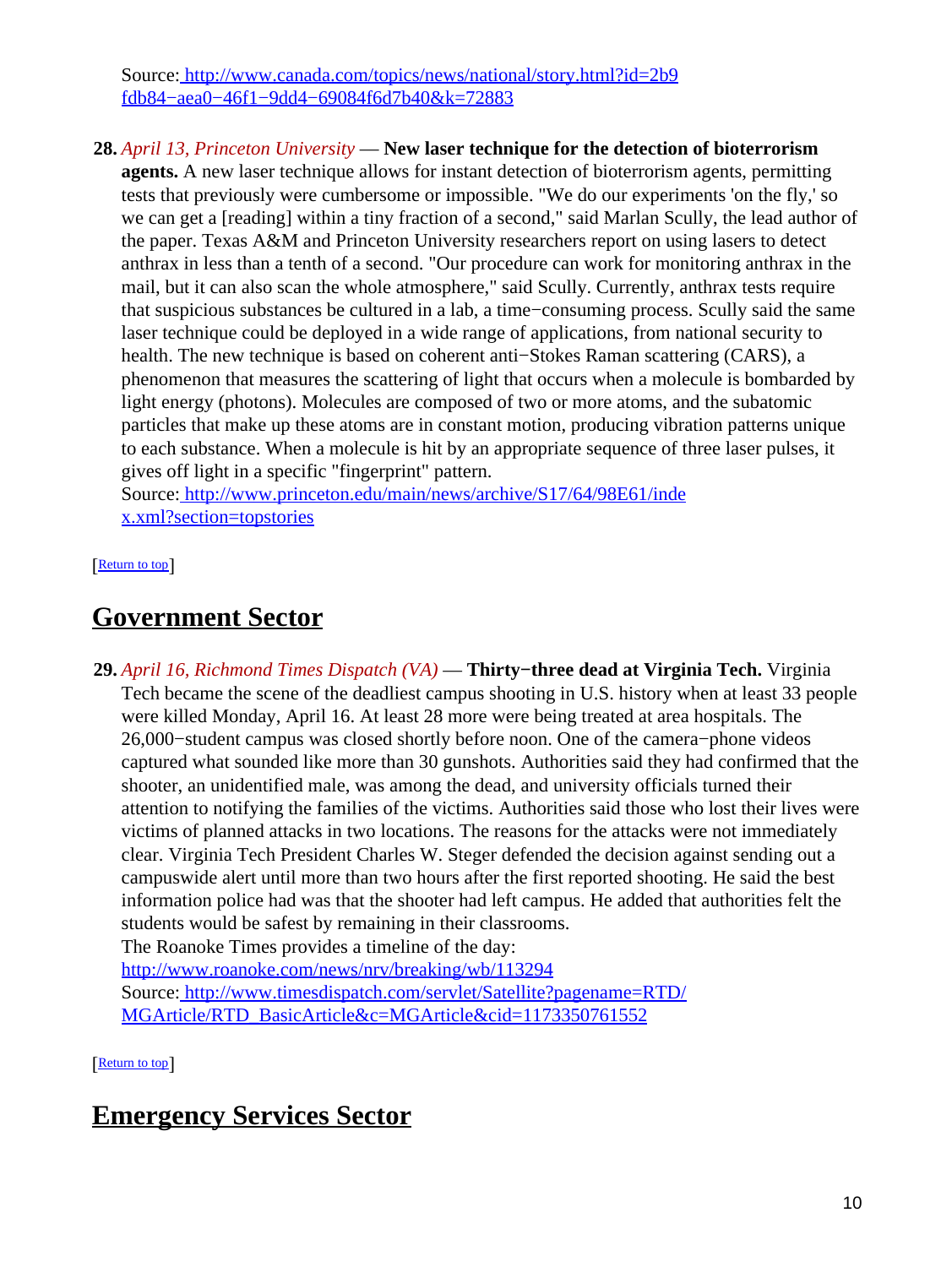**30.** *April 15, South Bend Tribune (IN)* — **Responders in Indiana find disaster drill intense.** Forty−five individuals from more than 25 area agencies or organizations and businesses helped manage a train wreck in LaPaz, IN, Saturday morning, April 14. The good news was that the wreck and resulting chaos weren't real, but only a tabletop disaster drill sponsored by the Local Emergency Planning Committee. Utilizing different locations within the building to function as centers for command and control, logistics, operations, intelligence and Hazmat research, and planning, the exercise added realism through the use of radios, telephones and official documentation. A large screen at one end of the room not only set up the scene of the mock train derailment and hazardous materials spill, but kept participants up−to−date with new information as the event unfolded to include evacuations, power outages and severe weather. Jim Cox, Plymouth police chief, was selected to serve as the unified commander for the exercise. The exercise was supposed to bring to the forefront any glitches, and participants found a few on Saturday. Cox and others learned that the ordering of outside resources was being duplicated, although it should have been approved through the incident commander. Source[: http://www.southbendtribune.com/apps/pbcs.dll/article?AID=/2](http://www.southbendtribune.com/apps/pbcs.dll/article?AID=/20070415/News01/704150390/-1/NEWS01) [0070415/News01/704150390/−1/NEWS01](http://www.southbendtribune.com/apps/pbcs.dll/article?AID=/20070415/News01/704150390/-1/NEWS01)

#### [[Return to top](#page-0-1)]

## <span id="page-10-0"></span>**Information Technology and Telecommunications Sector**

- **31.** *April 16, IDG News Service* — **New worm targets Skype.** A worm targeting Skype Ltd.'s Voice over Internet Protocol application is harvesting e−mail addresses and directing users to a range of sites hosting other malicious software, security vendors said Monday, April 16. Once a machine is infected, the worm sends a malicious link via instant messages to other users in person's Skype contact list, according to F−Secure's blog. The link leads to an executable file that downloads a Trojan horse capable of downloading other malicious software, F−Secure said. It then shows a photo of a "lightly dressed" woman. The link also directs users to at least eight Websites with information about Africa. It's not clear what type of scam or harm those pages intend, but some of the sites have advertising on them, indicating that it might be a click−fraud scam, said Graham Cluley, senior technology consultant for Sophos. F−Secure calls the worm "IM−Worm:W32/Pykse.A," and Sophos named it "Mal/Pykse−A." Source: http://news.yahoo.com/s/pcworld/20070416/tc\_pcworld/130757; [ylt=Aumu\\_8.D0MJkq.rkanl4WtYjtBAF](http://news.yahoo.com/s/pcworld/20070416/tc_pcworld/130757;_ylt=Aumu_8.D0MJkq.rkanl4WtYjtBAF)
- **32.** *April 16, ComputerWorld* — **Exploit goes public for Windows DNS Server bug.** A public exploit appeared just two days after Microsoft Corp. acknowledged a critical vulnerability in its server software, a change one security company said "greatly increases" the chances of a broad attack. The zero−day bug in the Domain Name System (DNS) Server Service in Windows 2000 Server (SP4) and Windows Server 2003 (SP1 and SP2) was confirmed by Microsoft late on Thursday. On Friday, the company said the current beta of Longhorn Server, the next−generation server software expected to ship later this year, was also affected. Symantec Corp. warned Saturday, April 14, that the Metasploit Project had released a public exploit for the vulnerability. "The release of this exploit greatly increases the chance of widespread exploitation of this issue before a patch is made available," warned Symantec. Metasploit is a security testing tool largely guided by developer and researcher HD Moore and is frequently first out the gate with exploits of Windows vulnerabilities.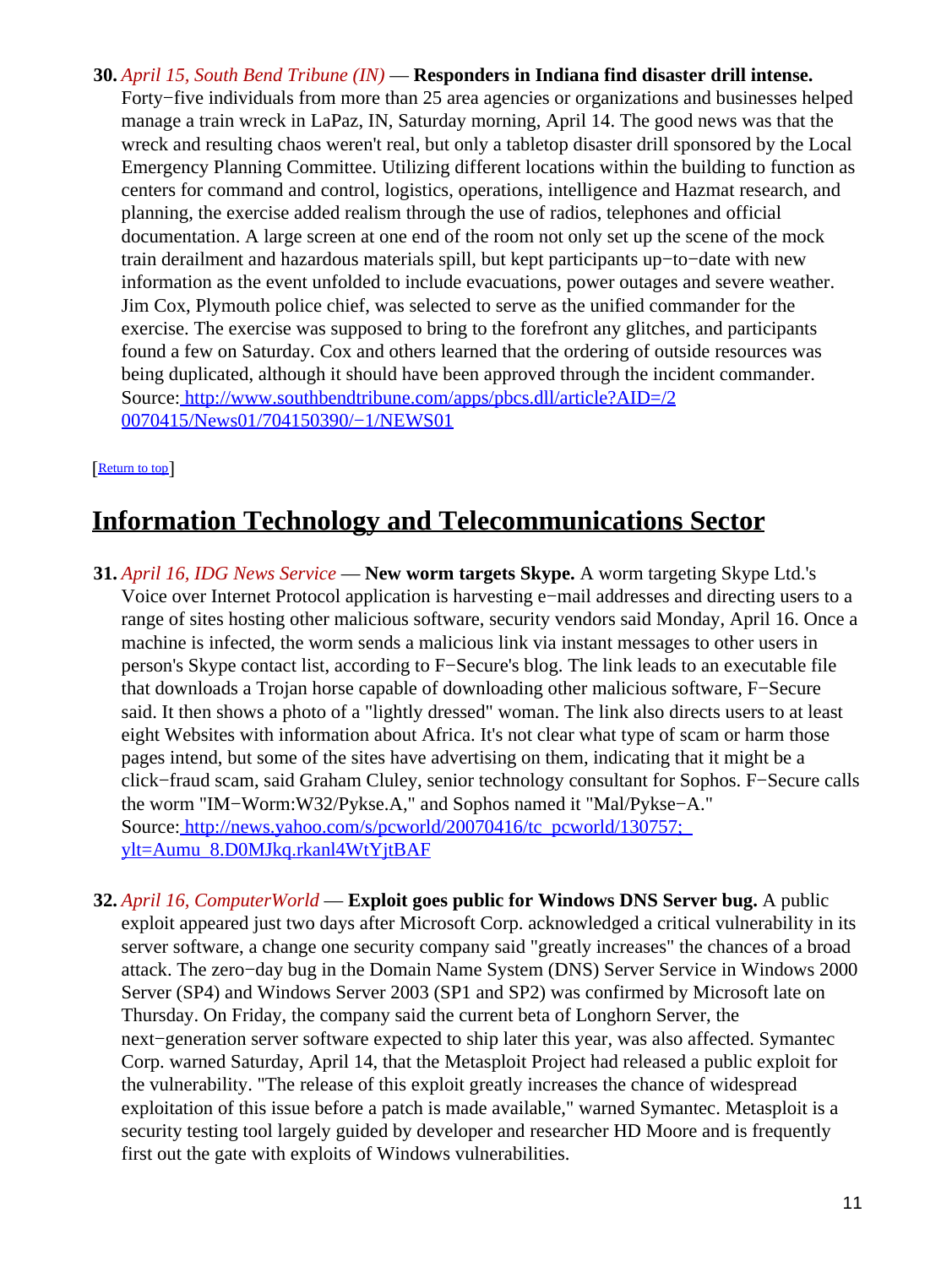Source[: http://www.computerworld.com/action/article.do?command=viewA](http://www.computerworld.com/action/article.do?command=viewArticleBasic&articleId=9016686&intsrc=hm_list) [rticleBasic&articleId=9016686&intsrc=hm\\_list](http://www.computerworld.com/action/article.do?command=viewArticleBasic&articleId=9016686&intsrc=hm_list)

- **33.** *April 16, ComputerWorld* — **Clear evidence of a two−phase attack plan, say researchers.** The group behind last week's massive Storm Trojan spam blast set up Windows users with a one−two punch by switching tactics in mid−run, making the second stage's subject headings more believable, researchers said Monday, April 16. "There was a very distinct transition point" between the two stages, said Adam Swidler, senior manager of solutions marketing at Postini Inc. "It was a concerted effort to trick users." The huge wave of worm−infected spam e−mails sent out starting early Thursday had receded by about 2 a.m. Pacific Time Friday. "It petered out around then, and spam went back to its average daily and hourly rates," said Swidler. Although most of the attention was paid to the attack's second phase −− when spammed messages arrived with subject headings such as "Worm Alert!" and "Virus Activity Detected!" −− the assault began with less alarming mail marked "Our Love Nest," "A Token of My Love" and other romantic phrases. The switch, speculated Swidler, was by design. Source[: http://www.computerworld.com/action/article.do?command=viewA](http://www.computerworld.com/action/article.do?command=viewArticleBasic&articleId=9016685&intsrc=hm_list) [rticleBasic&articleId=9016685&intsrc=hm\\_list](http://www.computerworld.com/action/article.do?command=viewArticleBasic&articleId=9016685&intsrc=hm_list)
- **34.** *April 13, TechWorld (UK)* — **WiFi bug found in Linux.** A bug has been found in a major Linux WiFi driver that can allow an attacker to take control of a laptop −− even when it is not on a WiFi network. There have not been many Linux WiFi device drivers, and this is apparently the first remotely executable WiFi bug. It affects the widely used MadWiFi Linux kernel device driver for Atheros−based WiFi chipsets, according to Laurent Butti, a researcher from France Telecom Orange, who found the flaw and released the information in a presentation at last month's Black Hat conference in Amsterdam. "You may be vulnerable if you do not manually patch your MadWiFi driver," said Butti. Before making it public, he shared the flaw with the MadWiFi development team, who have released a patch. However, not all Linux distributions have yet built the patch into their code, said Butti. Source[: http://www.techworld.com/mobility/news/index.cfm?newsID=8546](http://www.techworld.com/mobility/news/index.cfm?newsID=8546&pagtype=samechan) [&pagtype=samechan](http://www.techworld.com/mobility/news/index.cfm?newsID=8546&pagtype=samechan)

**35.** *April 12, eWeek* — **Federal government makes improvements in information security.** A

House committee gave the federal government a grade of C−minus for 2006 as part of the committee's annual assessment of how well information is protected on government computers. The annual report by the House Government Oversight and Reform Committee is meant to judge compliance with the Federal Information Security Management Act (FISMA). The committee has given the government overall grades of D, D−plus and D−plus in 2003, 2004 and 2005, respectively. The Department of Justice (DOJ) and the Department of Housing and Urban Development (HUD) showed the most improvement from 2005 to 2006. The DOJ jumped from a D to an A−minus, while HUD climbed from D−plus to A−plus. HUD, for the first time, developed a full inventory of its information security apparatus, which the committee counted as a major plus in the grading. NASA fell from a B−minus to a D−minus, and the Department of Education dropped from a C−minus to an F, according to the committee. The Department of Homeland Security received a D for 2006, marking the first time it did not receive an F since ratings began in 2003.

FISMA report: http://www.whitehouse.gov/omb/inforeg/reports/2006 fisma\_rep ort.pdf Source[: http://www.eweek.com/article2/0,1895,2113592,00.asp](http://www.eweek.com/article2/0,1895,2113592,00.asp)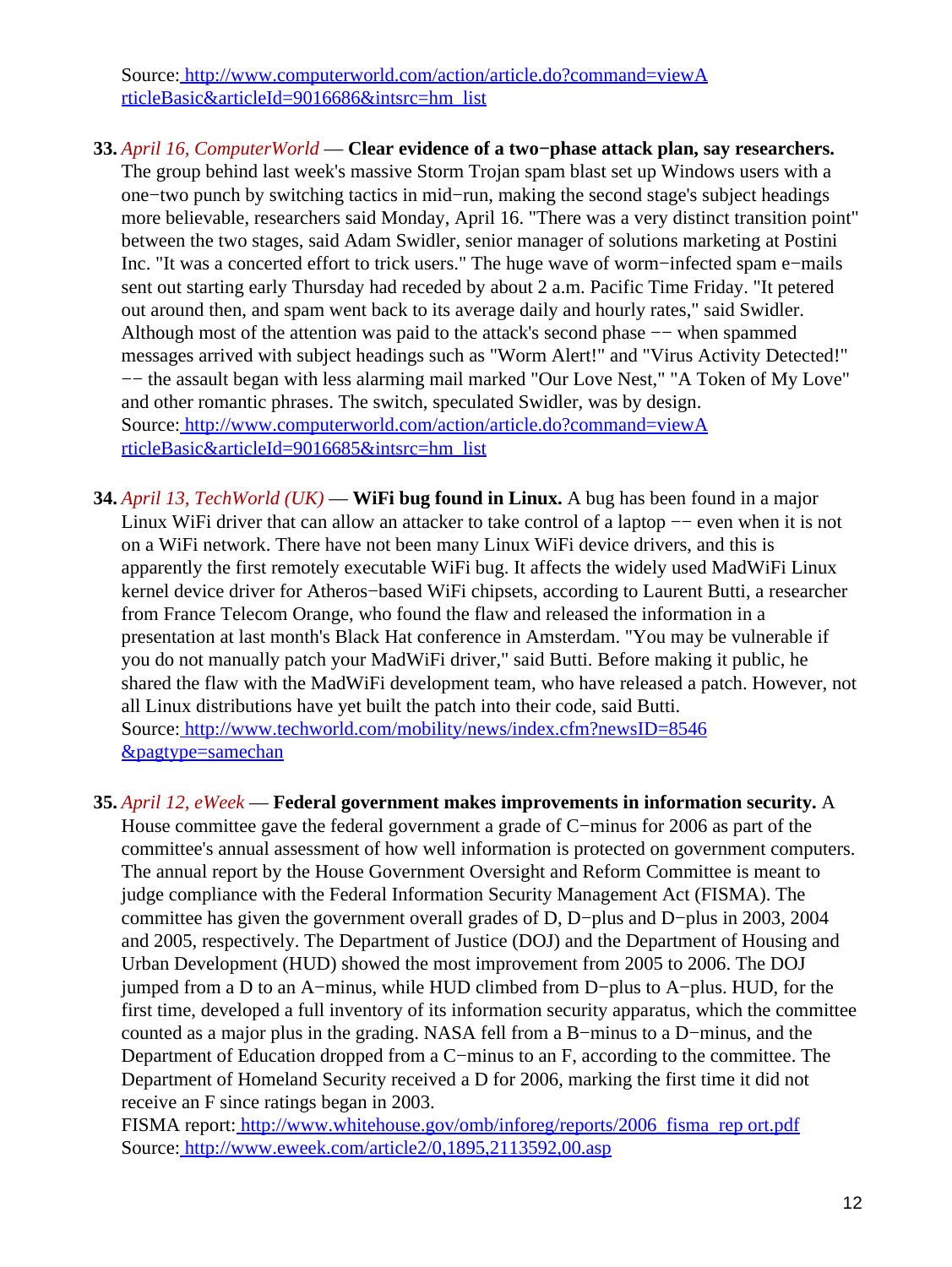### **Internet Alert Dashboard**

<span id="page-12-0"></span>To report cyber infrastructure incidents or to request information, please contact US−CERT at [soc@us−cert.gov](mailto:soc@us-cert.gov) or visit their Website: [www.us−cert.gov.](http://www.us-cert.gov/)

Information on IT information sharing and analysis can be found at the IT ISAC (Information Sharing and Analysis Center) Website: [https://www.it−isac.org/.](https://www.it-isac.org/)

[[Return to top](#page-0-1)]

## <span id="page-12-1"></span>**Commercial Facilities/Real Estate, Monument &Icons Sector**

**36.** *April 14, Santa Cruz Sentinel (CA)* — **California creates first system of state parks of the sea.** In what its president termed "something historic and extraordinary," the California Fish and Game Commission voted unanimously Friday, April 13, to create the state's first system of coastal marine protected areas. The action effectively launches the state's Marine Life Protection Act program, which has been in the works since legislation requiring creation of the protected areas was passed in 1999. The Commission voted unanimously in favor of its preferred alternative: designating 29 protected areas representing approximately 204 square miles of state waters, with 85 square miles designated as no−take state marine reserves along the Central Coast from Pigeon Point to Point Conception. Source[: http://www.santacruzsentinel.com/archive/2007/April/14/local /stories/05local.htm](http://www.santacruzsentinel.com/archive/2007/April/14/local/stories/05local.htm)

[[Return to top](#page-0-1)]

## <span id="page-12-2"></span>**General Sector**

Nothing to report. [[Return to top](#page-0-1)]

#### **DHS Daily Open Source Infrastructure Report Contact Information**

<span id="page-12-3"></span>[DHS Daily Open Source Infrastructure Reports](http://www.dhs.gov/iaipdailyreport) – The DHS Daily Open Source Infrastructure Report is a daily [Monday through Friday] summary of open−source published information concerning significant critical infrastructure issues. The DHS Daily Open Source Infrastructure Report is archived for ten days on the Department of Homeland Security Website: <http://www.dhs.gov/iaipdailyreport>

#### **DHS Daily Open Source Infrastructure Report Contact Information**

| Content and Suggestions:                   | Send mail to dhsdailyadmin@mail.dhs.osis.gov or contact the DHS<br>Daily Report Team at (703) 983–3644.                      |
|--------------------------------------------|------------------------------------------------------------------------------------------------------------------------------|
| Subscription and Distribution Information: | Send mail to dhsdailyadmin@mail.dhs.osis.gov or contact the DHS<br>Daily Report Team at (703) 983–3644 for more information. |